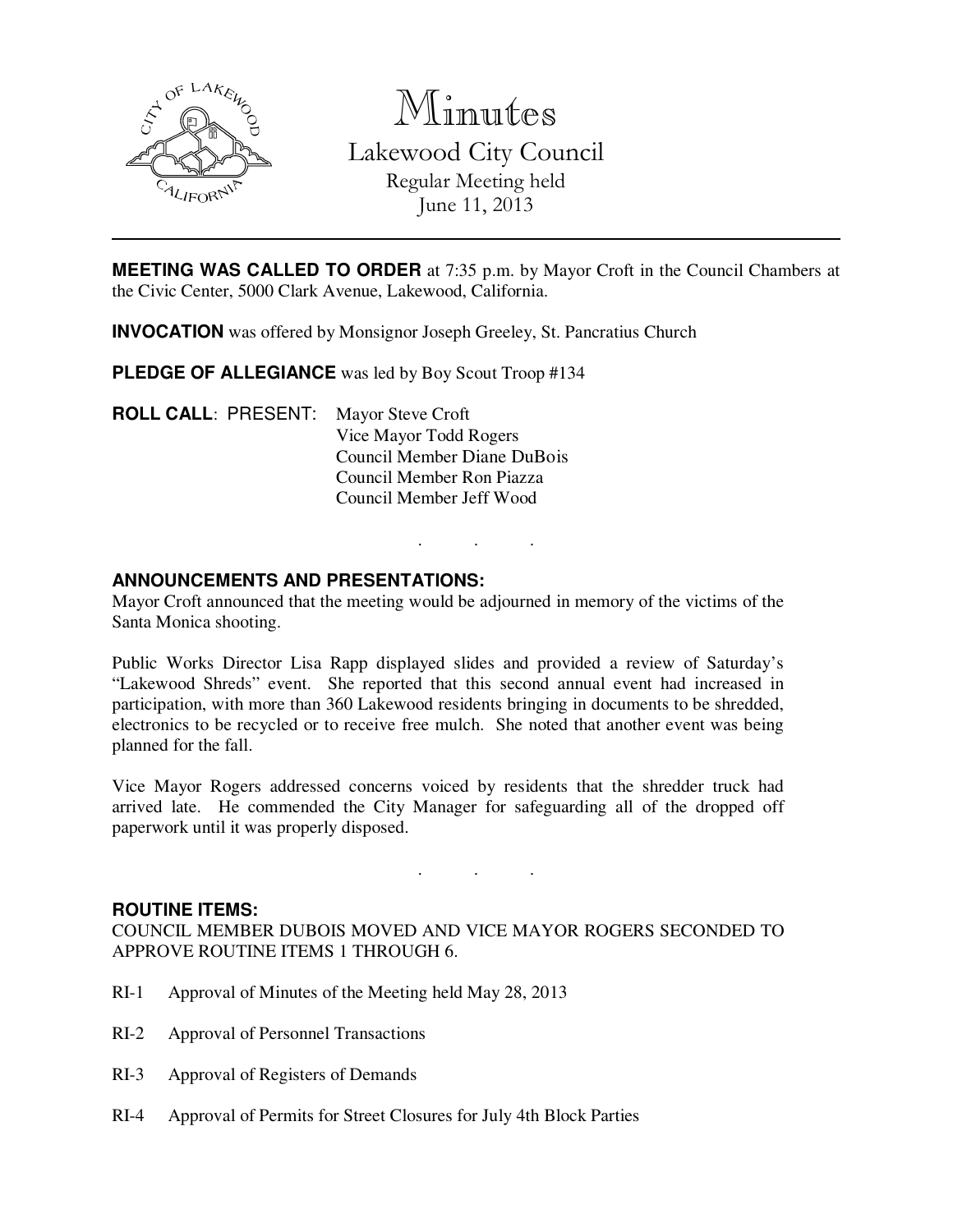City Council Minutes June 11, 2013 Page 2

### **ROUTINE ITEMS:** Continued

- RI-5 Approval of Agreement with Los Angeles Region Imagery Acquisition Consortium 4 for Digital Aerial Photography
- RI-6 Approval of Agreement with Pixelpushers, Inc. for Website Update and Redesign

UPON ROLL CALL VOTE, THE MOTION WAS APPROVED:

AYES: COUNCIL MEMBERS: Rogers, Piazza, DuBois, Wood and Croft NAYS: COUNCIL MEMBERS: None

### **1.1 • SUBMITTAL OF JUSTICE ASSISTANCE GRANT PROGRAM FUNDING**

. . .

Deputy City Manager Carol Jacoby made a presentation based on the memo in the agenda and stated the City was eligible for an entitlement grant of \$22,229 through the Edward Byrne Memorial Justice Assistance Grant (JAG) program. It was proposed that the funding be utilized to help offset the cost of the deputy assigned to the City's Crime, Public Nuisance and Property Abatement Team. She concluded by stating that following the public hearing, there would be a 30-day comment period, ending July 11, 2013. It was the recommendation of staff that the City Council approve the submittal of the JAG Program funding as recommended; authorize the City Manager to apply for the grant funds; submit any comments received at the end of the review period; and direct the Administrative Services Department to appropriate the funding once the grant is awarded.

Mayor Croft opened the public hearing at 7:52 p.m. and called for anyone in the audience wishing to address the City Council on this matter. There was no response.

COUNCIL MEMBER DUBOIS MOVED AND COUNCIL MEMBER WOOD SECONDED TO CLOSE THE PUBLIC HEARING AND APPROVE STAFF'S RECOMMENDATIONS. UPON ROLL CALL VOTE, THE MOTION WAS APPROVED:

AYES: COUNCIL MEMBERS: Rogers, Piazza, DuBois, Wood and Croft NAYS: COUNCIL MEMBERS: None

# **2.1 • SECOND READING AND ADOPTION OF ORDINANCE NO. 2013-3; AMENDING THE ZONING CODE PERTAINING TO COTTAGE FOOD OPERATIONS**

. . .

ORDINANCE NO. 2013-3; AN ORDINANCE OF THE CITY COUNCIL OF THE CITY OF LAKEWOOD AMENDING ARTICLE IX OF THE LAKEWOOD MUNICIPAL CODE TO ALLOW THE ESTABLISHMENT OF COTTAGE FOOD OPERATIONS IN RESIDENTIAL ZONES IN THE CITY OF LAKEWOOD was read by title by the City Clerk.

VICE MAYOR ROGERS MOVED AND COUNCIL MEMBER DUBOIS SECONDED TO WAIVE FURTHER READING AND ADOPT ORDINANCE NO. 2013-3.